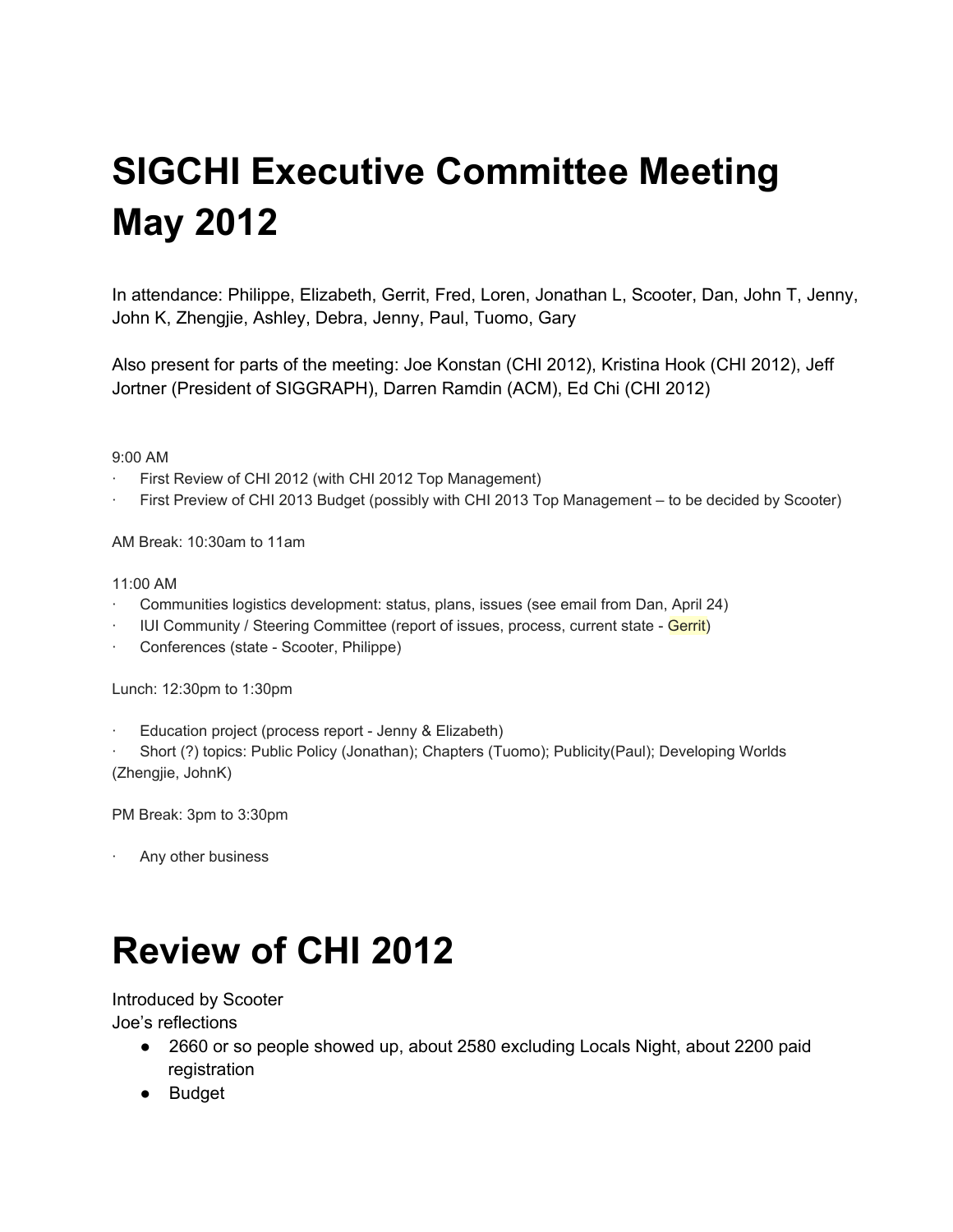- Revenue 1.84 million, about 100K more than budgeted
- Expenses About 1.4 million
- After ACM allocation, a net of about \$320K
- Running the conference has gotten harder
	- We've lost institutional memory
	- He suggests re-investing in professional staff to manage more processes
- The publications process -- the interface between PCS and Sheridan -- is rocky, and led to some last minute difficulties
- The conference venue was great
	- Perfect size for us -- we occupied the entire top floor, and nothing else
	- WiFi worked well!
	- Hotels and restaurants very close to the convention center
- Interactivity
	- Half of the problems/complications in running the conference probably related to Interactivity. We don't know how to run this yet. Joe'd recommend setting an October deadline for Interactivity because of all the A/V needs. This year there were a \*ton\* of last second requests, e.g., for a plasma screen. Joe guesses that the costs for this venue were around \$75K to \$80K, not including staff time, which was extreme.
	- Note that there was a lot of praise for this venue, too.
- **Doctoral Consortium** 
	- Government funding is drying up
	- $\circ$  The demand is huge, so only a minority of interested and qualified students can participate now (14 of 62)
		- Should we run multiple parallel consortia?
		- With SIGCHI paying the costs, if no other funding sources are available?
- CHI Communities
	- Still in many ways a work in progress
	- Games community -- Games contest was great
- Confusion about the meaning of some of our venues
	- We do understand Papers (Archival) and Works in Progress, but in between, things are murky
	- Notably, what do we really mean by "juried"?
	- And many venues seem to be striving to become "archival"... which isn't necessarily appropriate
- Scale is a challenge
	- Navigating the conference can be overwhelming
	- Reviewing -- attracting enough people, managing the process
	- etc.
- A challenge for a Conference Chair -- there are many things the Chair has no control over. The Chair has to realize this, accept it, then move on to those issues the Chair does have control over.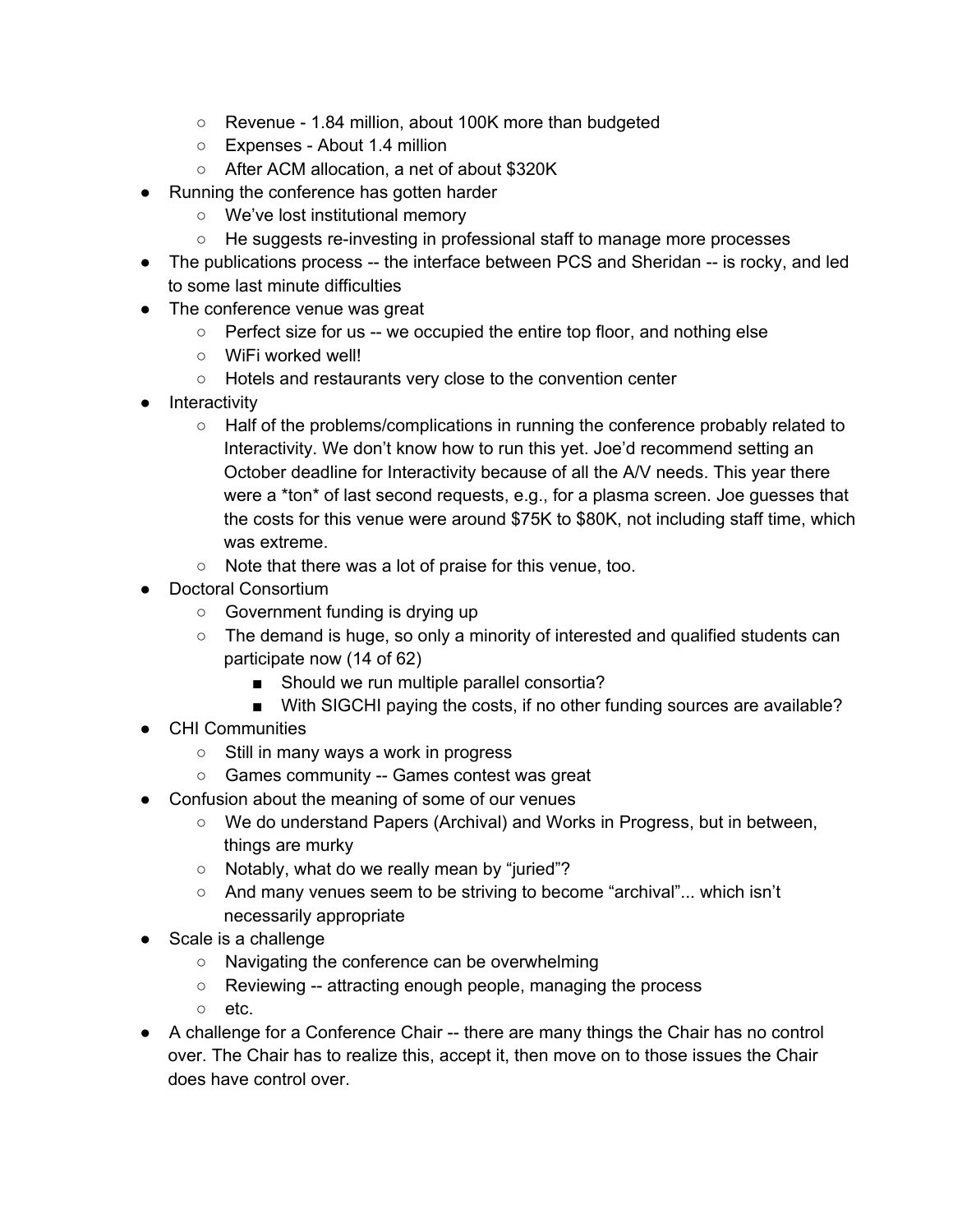(As an aside, the issue of child care at the conference was raised, in particular the former CHI Kids program and daycare possibilities. It was very expensive, very few people used it, so we have moved to an approach of advising parents to go through the conference hotels, most of which can arrange daycare. If we made a room in the conference center available for parents to use, there would be insurance issues.)

Kristina

- The size of the program made scheduling a nightmare
- She urges us to think hard about the current roster of venues: are there some we can cut out?
	- $\circ$  Each venue has some value, but there is a cost, too. Not just financial, but also in adding to the overload on attendees.
- We need to attract more practitioners!

Ed

- Could SIGCHI invest more in technology to help with the publications and scheduling process?
- Right now, we really could use one volunteer just to deal with PCS
	- $\circ$  In 2012, they probably had 6-7 people who were dealing with this to some extent
- The line between technical program management and logistics management was blurry. There are a number of issues here:
	- Logistics staff had no technical skills (e.g., to work with Google docs). This made interactions between the technical people (i.e., the volunteers) and the staff more difficult than it needed to be.
- Case Studies -- this venue needs improvement

Joe followed up to say:

- "We" know how to review things that get submitted to us.
- We're not good at going out to get content, which is what is required for some venues
- We also are not good at doing cost-benefit analyses, which is required for venues such as Interactivity. That is, one Interactivity entry might cost \$8000, and another might cost \$800. Right now we have no experience or methods or policy to deal with these kind of situations.
- We also have had a very few people not show up to present accepted work. We need to think about this and form appropriate policies.

Ed said that we have worked to clarify the meaning of "curated", "juried", etc., but the policies that have been evolved have not been followed consistently. Joe said: venues chairs should publish the names of their juries before the submissions are received -- this would solve the problem.

Ed also pointed out that there currently is no real training for venue chairs.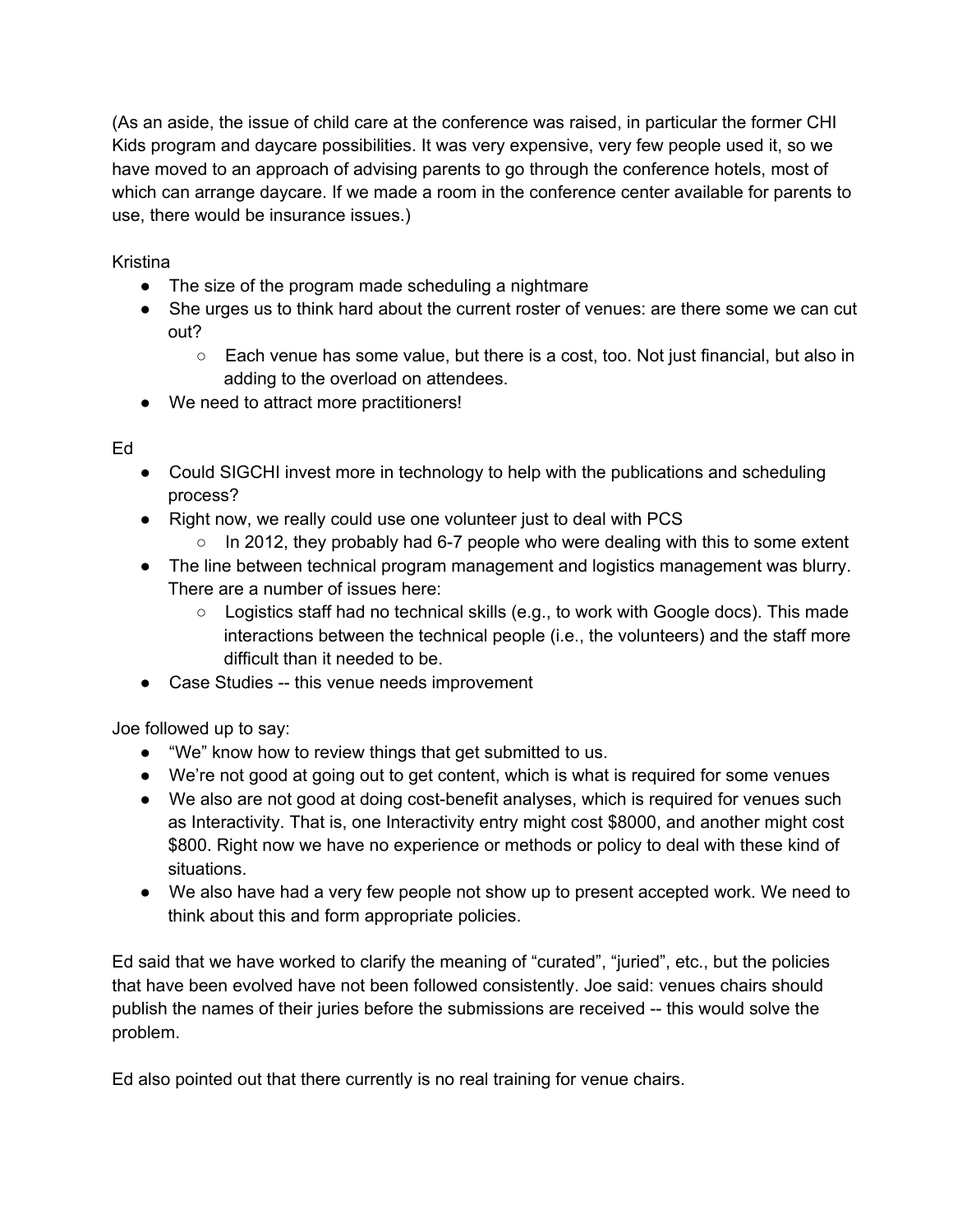We heard from Jeff Jortner about the SIGGRAPH experience. They have a venue called Emerging Technologies.

Scooter - A/V requests should come in \*with submissions\*.

Ed pointed out that we should separate what we want Interactivity to be from the logistical issues.

## **CHI 2013 Budget**

Presented by Scooter

CHI 2013 is an immense budgetary and logistical challenge

The schedule contributed to the problem, too, as we were given the dates April 27 - May 2, and May 1 is a national holiday, where everything is shut down. So on that day, our labor costs will be doubled.

Hard to get a response from the Paris conference center to email.

Scooter is proposing that:

- CHI 2013 will not return anything to SIGCHI
- All the CHI 2012 surplus will go into the CHI 2013 budget
- SIGCHI will pay for the conference reception
- We will print a much shorter conference program

The cost of the Program Committee meeting is high. However, as Dan pointed out, the process works very well, and serves an important purpose in maintaining community cohesion.

The EC voted to approve the 2013 budget.

## **SIGCHI Communities**

#### Update by Dan

Dan walked through the Executive Committee "dashboard" interface, which gives an overview of existing communities and status and permits communication between the EC and community officers.

There currently are 4 active communities and 4 pending communities.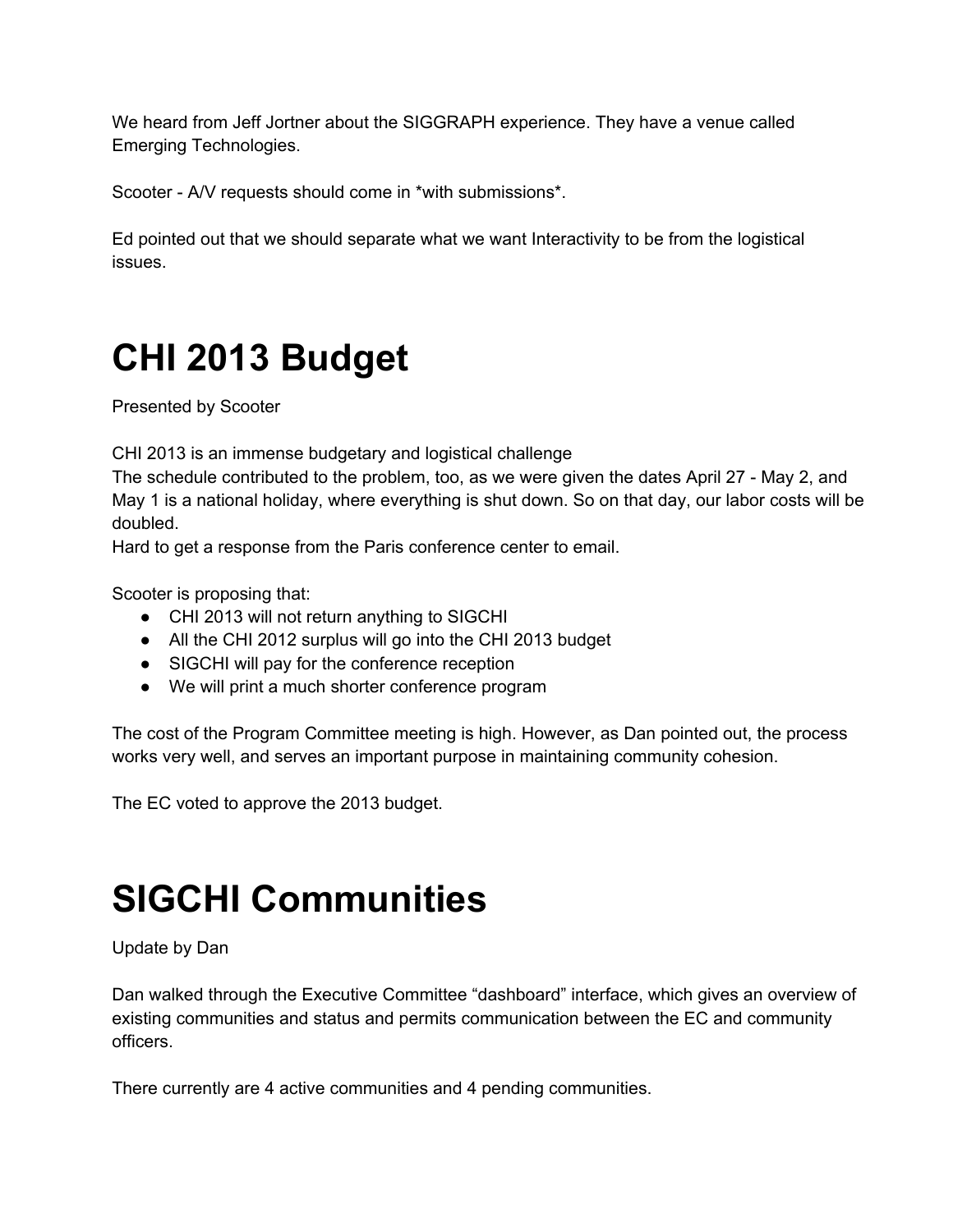Dan then reviewed a list of new features that will be added to the communities infrastructure along with their development cost. He also showed newer features that already have been added, including a member survey tool.

The Executive Committee voted to approve a budget for new features to be added to the Communities infrastructure.

### **Conferences**

Scooter - talked about CHI conferences post CHI 2013

CHI 2014, Toronto. In good shape

CHI 2015. Seoul or Singapore.

- Scooter did site visits to both places
- Both would be wonderful hosts; he thinks our attendees would have a good experience in either place
	- The local HCI communities in both cities have been very supportive, as have the cities themselves
- He is requesting updated bids from all possible venues (3 in Singapore, 1 in Seoul)
	- Due by May 15
	- $\circ$  After Scooter receives them, he will put together a proposal recommending a lead city. He then will ask for the EC to approve this approval at the July meeting. He then recommends that a larger team do a site visit to the lead city.
	- Once the lead city is selected, Scooter will be seeking local government support to drive down the conference center costs.
- Scooter's current impression is that the budget for 2015 will be manageable

To summarize, Scooter believes that the development efforts we have put in to East Asia are paying off: thanks to Zhengjie and John K.

Scooter also is planning to propose another "Writer's Workshop" for East Asia enough in advance of CHI 2015 to aid people from that area in producing successful submissions to CHI 2015 (or even CHI 2014). The plan will be to hold the workshop in 2013, in either Seoul or Singapore, whichever one is not designated as the lead city for 2015.

Specialized conferences -- led by Philippe Things are going well currently.

One development: we will maintain and update a list of upcoming specialized conferences. We will produce updated print versions every 6 months, which conferences may choose to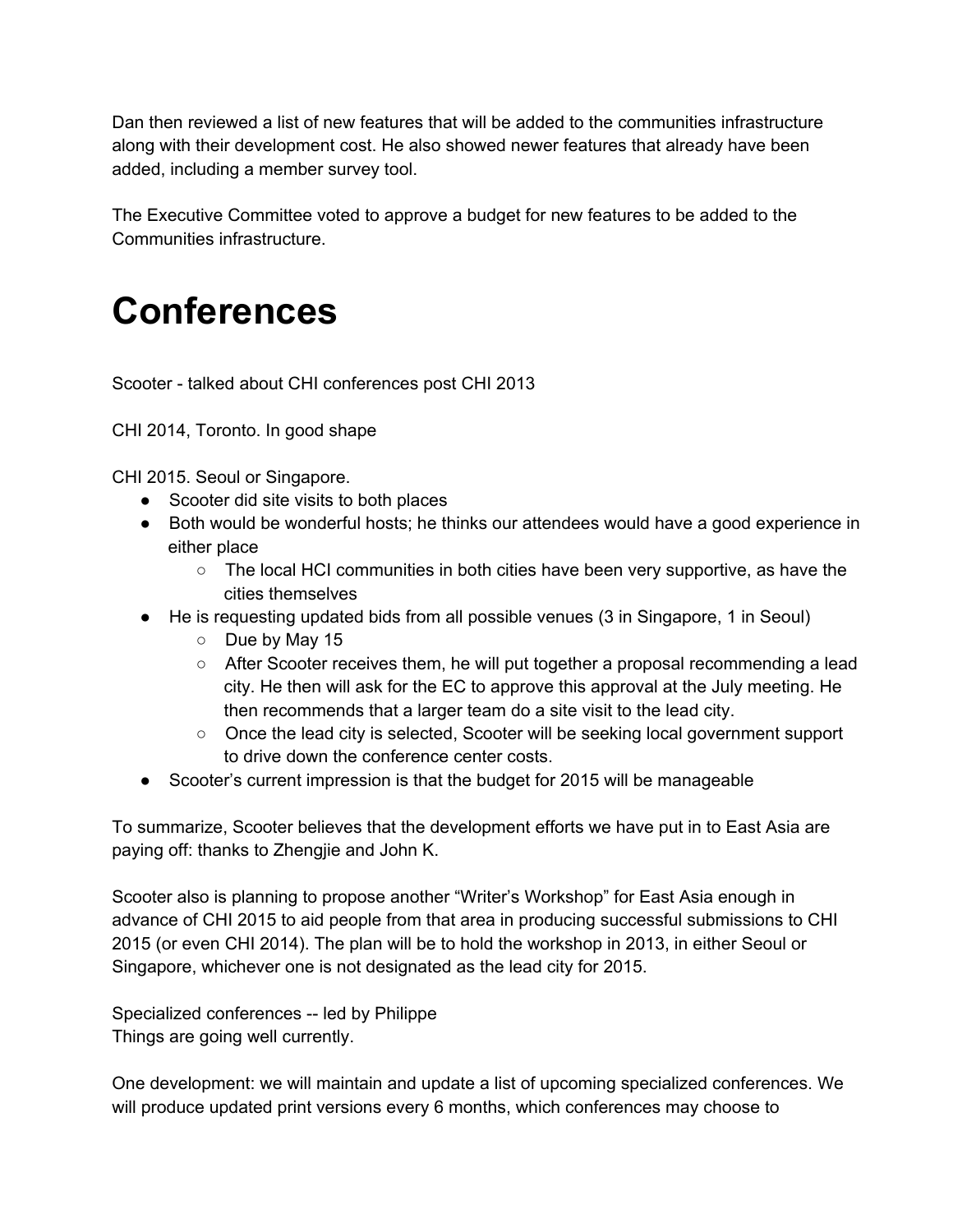distribute.

It looks like the DUX conference may be revived.

There are ongoing efforts to set up a SIGCHI sponsored Games conference.

### **Education project report**

Presented by Elizabeth and Jenny

They had a meeting with interested parties at CHI 2012 to identify potential new issues and new stakeholders.

One issue discussed was the forthcoming ACM/IEEE Computer Science curriculum recommendations. It was suggested that many US computer science departments don't follow the ACM curriculum anyway. BUT, on the other hand, this curriculum is taken quite seriously in other countries such as China. While HCI education is a small part of this curriculum, we need to be sure that our perspective is addressed appropriately. Several ways to do this were suggested.

On another front, moving into large-scale online courses, ala what Stanford has done with AI courses, would bypass this process, and could be hugely popular. We could do things with the courses presented at the CHI conference, too.

#### **Efforts in the Developing World**

Report by Zhengjie and John K

Update on 2012 Latin America workshop, July 11-13 in Brazil. About 18-20 Latin American participants will attend, along with members of the SIGCHI Executive Committee (Gerrit, Scooter, Elizabeth, Gary, Philippe, Tuomo, Zhengjie and John K are invited). The goal is to aid the development of this community, as we have done with East Asia.

The EC voted to authorize an additional \$10K over the initial \$40K to support the workshop. Travel costs are likely to be a little higher due to the location of the workshop within Brazil.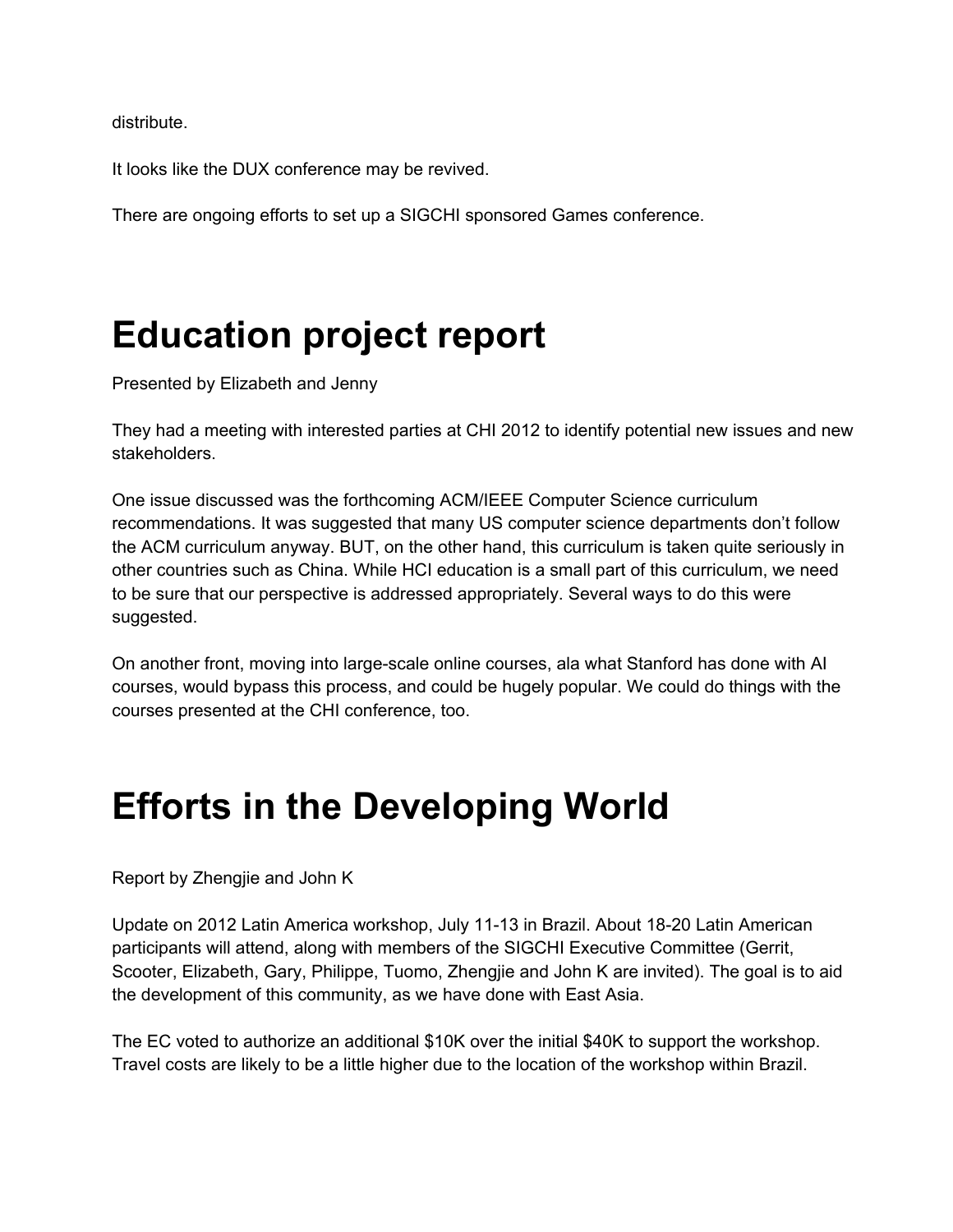Update on the Beijing workshop: the group of attendees has continued to meet and plan, with CHI 2012 being about the 5th such meeting.

There was some discussion about working with communities in other countries on issues that are important to them. For example, in Brazil there are journal rankings, and the normal SIGCHI publications are not ranked highly on these rankings, which raises a significant incentive problem for this community.

One possibility is to develop our own rankings of our publications. In conjunction with this, we should educate people worldwide that ACM (and perhaps IEEE) are the right bodies to do quality judgements of Computer Science (and HCI) publication venues.

We should put on our website a list of the all the "CHI" ACM Fellows and Distinguished Scientists, Members, etc.

What area would be next, beyond Latin America? Obviously, somewhere in Africa would be the next area of interest. However, our method so far is to work with and enhance the development of (at least nascent) communities, rather than seed communities where none exist. At this point, whether Africa is "ready", under our current approach, is unclear. There is going to be an ICT4D conference in Africa next year. Potential opportunity for SIGCHI participation?

And what about India? There are great opportunities, lots of stuff going on, but no direct SIGCHI activities there.

## **IFIP TC13**

Update by John K

John K mentioned a request to TC13 from a European agency that is looking to develop a long term research roadmap for the future of the internet enterprise systems. (FInES) John responded to TC13 on behalf of ACM that SIGCHI would be interested in providing HCI input to the plan. FInES responded that it would welcome such input. FInES has set up a dedicated tool in the FInES Cluster Portal, reachable at: [http://www.fines-cluster.eu/fines/wp/finesroadmap/], where we can view the individual sections of the document and comment at our will. Anyone with ideas on participating can contact John K.

#### **Policy**

Update by Jonathan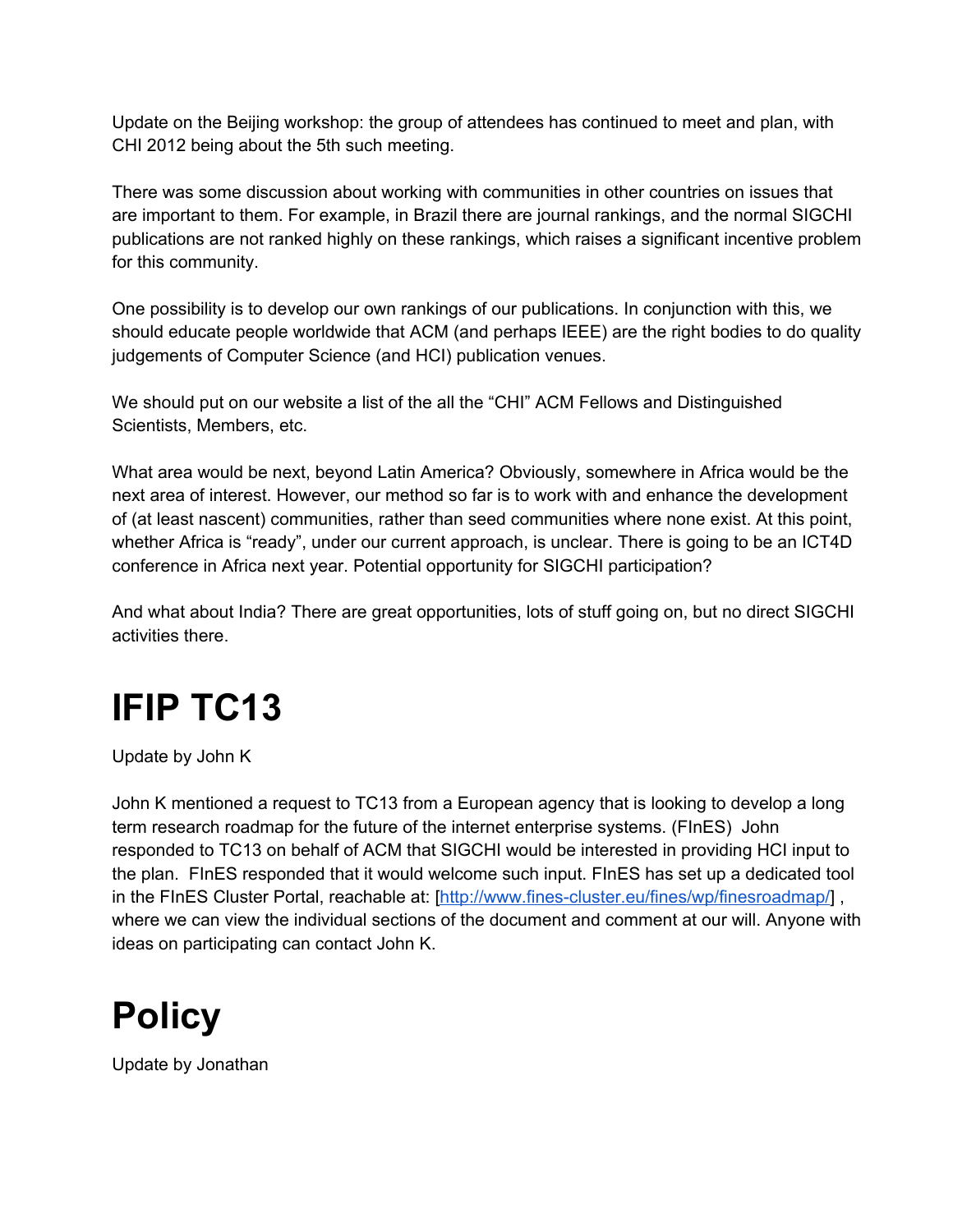He reported on his efforts to improve accessibility in three areas--CHI coSIGerence accessibility, CHI web site accessibility, and CHI digital content accessibility. Jonathan previously provided information to Scooter about SIGACCESS policies and guidelines related to conference accessibility, and Scooter reported that he used those materials within the site visits for Singapore and Seoul. Jonathan has had discussions with Wayne Graves at ACM headquarters about improving diigtal library accessibility, and CHI web site accessibility will be addressed at the July EC meeting in New York.

Jonathan requested \$10,000 for a study, coordinated by the SIGCH IntI International Public POlicy Committee, to interview policy makers in 10 different countries to learn more about what areas of HCI, and in what formats, policymakers wcuold use HCI data in their decision making. This was an idea generated by the International Public Policy Committee. This proposal was approved by the EC.

Jonathan reported on two successful policy-related events at CHI 2012 in Austin--a panel on influencing US policymakers, and a SIG about funding trends internationally. There was also a fact-to-face meeting of members of the SIGCHI International Public Policy Committee.

Jonathan also mentioned that there was interest from both the International Public Policy Committee and the attendees at the SIG on collecting data and producing a report on grant funding trends throughout the world. The EC members were skeptical and tnd indicated that while Jonathan is free to move forward with a proposal, they were not likely to fund the proposal.

Jonathan noted that ACM Europe is in the process of creating a Europe policy council, similr to the USACM US Public Policy Council. If this occurs, SIGCHI will in the future be able to sign-on European policy statements coming out of ACM< as they currently do with US policy statements.

Jonathan also noted that the SIGCHI INternational Public Policy Committee is planning on submitting a workshop proposal to CH I 2013 , to plan a workshop about policy issue, with the goal of writing up a white paper on the general topic, providing a foundation for those seeking to learn more about the topic of HCI and Public Policy.

#### **Local Chapters Update**

Report by Tuomo

ACM Distinguished Speakers program -- not a lot of HCI people on it. We should invite people such as CHI Academy members to sign up for it.